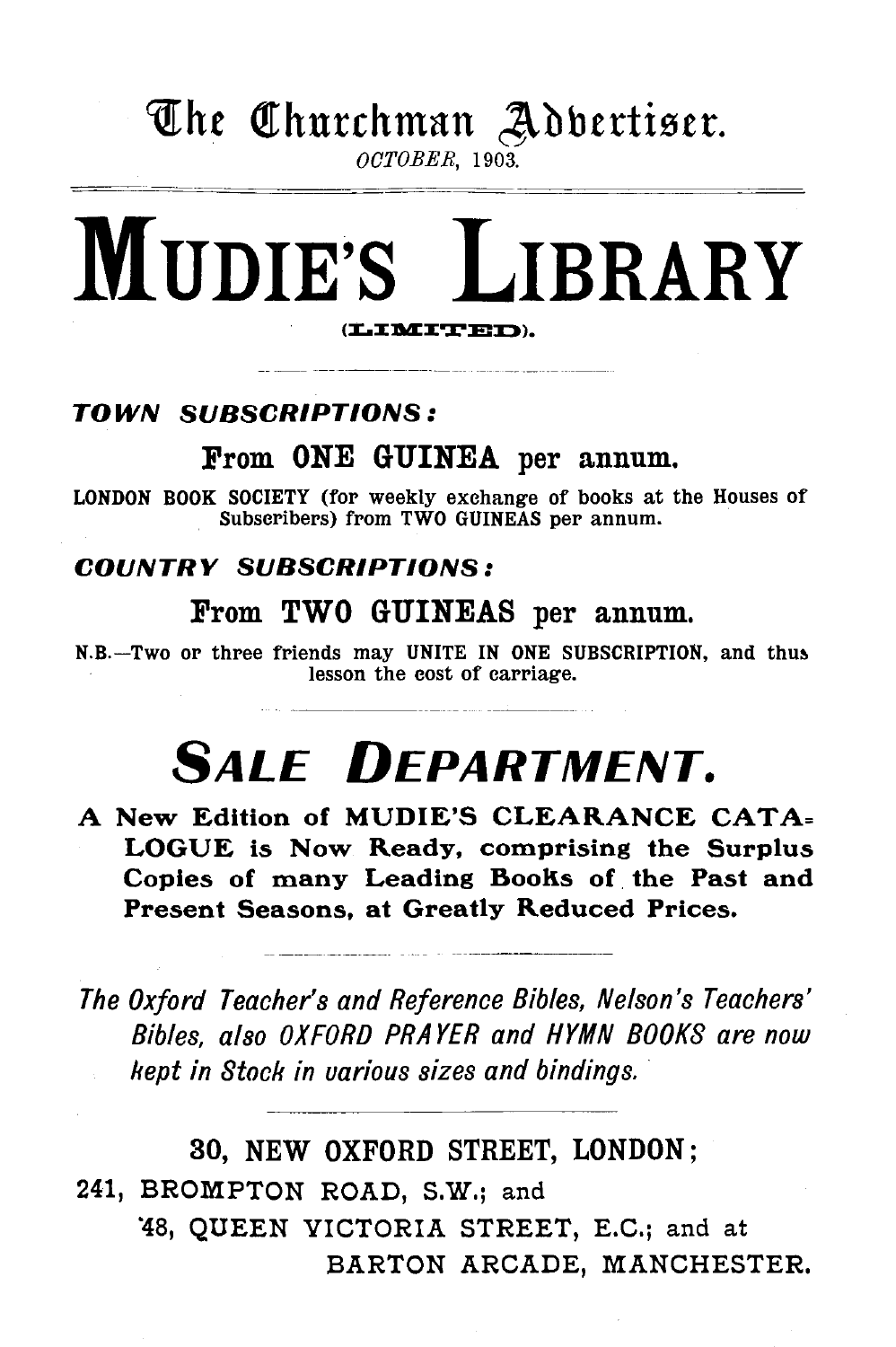"The late Prof. Henry Drummond has found a successor in this volume." *GlasgowHemld.* 

# THE CHURCHMAN ADVERTISER.<br>
The late Prof. Henry Drummond has found a successor in this volume.<sup>7</sup><br>
The Religious Sense in its **Scientific Aspect. its**

#### By GREVILLE MACDONALD, M.D.

Crown Svo., Illustrated. Price *as.* 6d,

"This is the<br>ology. This is sellogy interesting and instructive book,"—Methodist Times.<br>
"This is the cology to which<br>
Nature makes it not the less true and not the less a revelation. This is the theology to which<br>
the mo

"The most important volume dealing with the relations of Religion and Science since the late Professor Henry Drummond's 'Natural Law in the Spiritual World,' and 'The Ascent of Man.' ... The lines of thought are firmly drawn, and the scientific illustrations are admirable . . . . All readers will unite in appreciation of the author's clear and vigorous style-sometimes rising to real, though restrained, excellence—and of the plates and diagrams illustrating the<br>argument, which are excellently produced.''—*Presbyterian*.

HODDER & STOUGHTON, 27, PATERNOSTER ROW, LONDON, E.C.

#### THIRD EDITION.

In square crown 8vo., handsomely bound in cloth, and fully illustrated. Price 6s. net.

# **IN A MINSTER GARDEN.**

*A CAUSERIE OF THE OLD TIME AND THE NEW.* 

#### **By the DEAN OF ELY.**

A Charming Succession of Gossiping Chapters.

 $\widetilde{\text{cent}}$  many quaint and picturesque Hlustrations of the £tooks and Corners of Ely. Cathedral and its Surroundings.

" A delightful book ; contains numerous pleasing illustrations of Ely Minster and garden, and the cover is tastefully designed."-Church Bells.

"It is a book to possess and dip into very often, betraying the personality of the writer, and teaching much that is well worth learning of the past, especially that past connected with the old minster."-Bookman.

"In this volume Dean Stubbs reveals himself as a verse writer of no mean ability."-Globe. "Succeeds in bringing before us the wealth of historical, legendary, literary, and scenic material connected with *Ely."-Daily Gmphic.* 

" A book which has infused into it the charm and the calm restfulness of the cathedral close. The Dean gives us an olla-podrida of history, poetry, anecdote and dialogue. There is a mingled flavour of scholarship, music, antiquarianism, and love of nature. Charmingly illustrated with features of beauty -spots of the cathedral and its surroundings." *-Christian World.* 

ELLIOT STOCK, 62, PATERNOSTER ROW, LONDON, E.C.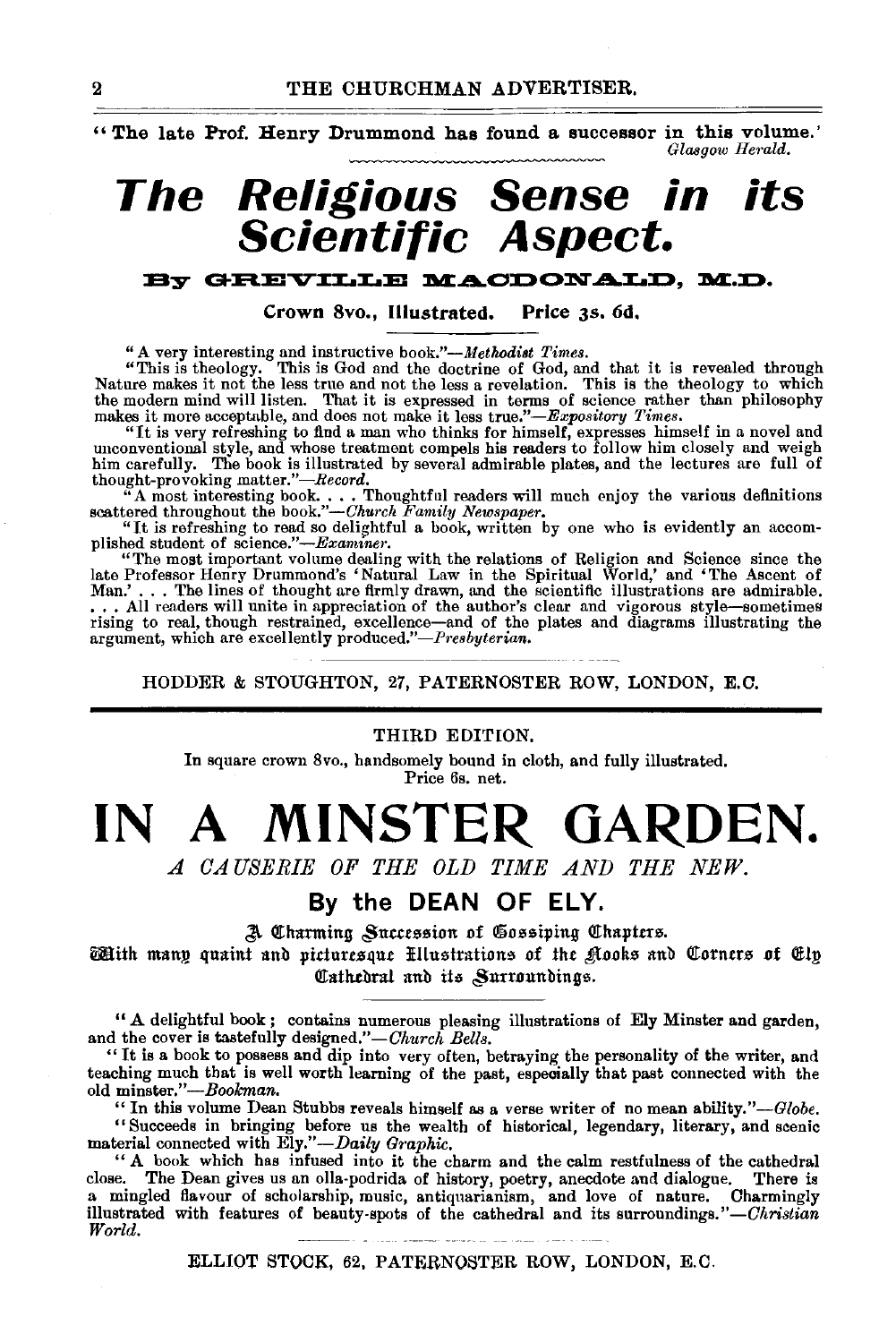#### THIRD EDITION **NOW READY.**

In crown 8vo., *cloth, gilt lettered, price 2s. 6d. net.* 

# **VITAL RELIGION;**

OB,

## **The Personal Knowledge of Christ.**

BY

#### **Rev. G. H. S. WALPOLE, D.O.,**

*Principal of Bede College, Durham .* .

"The keynote of this interesting and beautiful book is the thought that religion is essentially the life of friendship and intimacy with God revealed in Jesus Christ. . . . We have no hesitation in saying that Dr. Walpole has given us a work of real spiritual value, and we heartily commend it to all thoughtful readers, especially to those who lament the 'decay of experimental religion.' The present volume is a solid contribution to the solution of the problem how ' to find a basis for fa

"Dr. Walpole writes with a true moral passion. He pleads for a deeper, more intimate more vital knowledge of God. Nothing could he more &ppropriate in a series calling itself ' The Church's Outlook for the Twentieth Century' than a volume like this, that sends us back to the fountain and source of all spiritual life."- $\tilde{N}$ ew *York Churchman.* 

" The perusal of that high-toned book has been to us a source of refined pleasure." $-$  *Weekly Leader.* 

"We must congratulate Dr. Walpole on having produced a very valuable work. It is of supreme importance that the personal element in religion should not he neglected, and that due attention he paid to the development of inner spiritual life. Dr. Walpole calls attention to real needs, and he gives excellent advice as to the means of satisfying them." $-Pilot$ .

"No one who wishes to follow his argument will regret the half-crown it costs, so exceedingly helpful and uncommon is his treatment of the profoundest of all subjects-Living union with our Living Lord."-Church Bells.

"This is a fresh and interesting presentation of a perennially important subject. . . • The book is characterized by a spirit of true devotion to our Lord, and is marked throughout by earnestness of thought and appeal."-Life of Faith.

"Contains many new and helpful thoughts."-Mission *Field.* 

" It bas the tone of sincere and earnest piety and the ring of honest conviction. In other words, we like the book and we like the personality which seems to lie in peace and confidence behind *h."-Saint Andrew.* 

" There is a deal of force in the author's words about marriage, the shams of so-called worship, prayer, attitude, and daily *duty."-Family Okurchman.* 

" Many and weighty thoughts are expressed on the subject, which deserve careful consideration.'' *-Liverpool Mercury.* 

ELLIOT STOCK, 62 PATERNOSTER ROW, LONDON, E.C.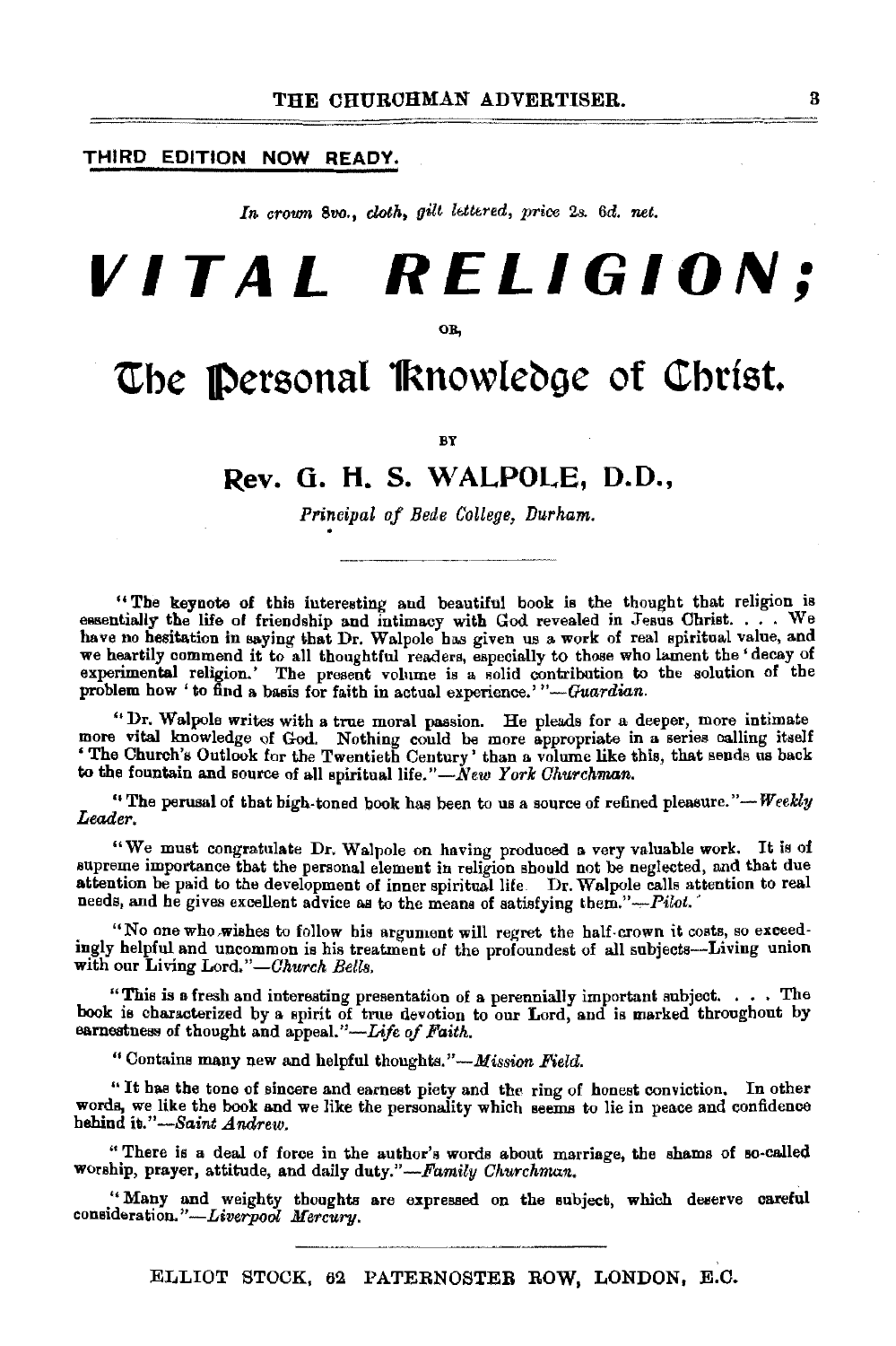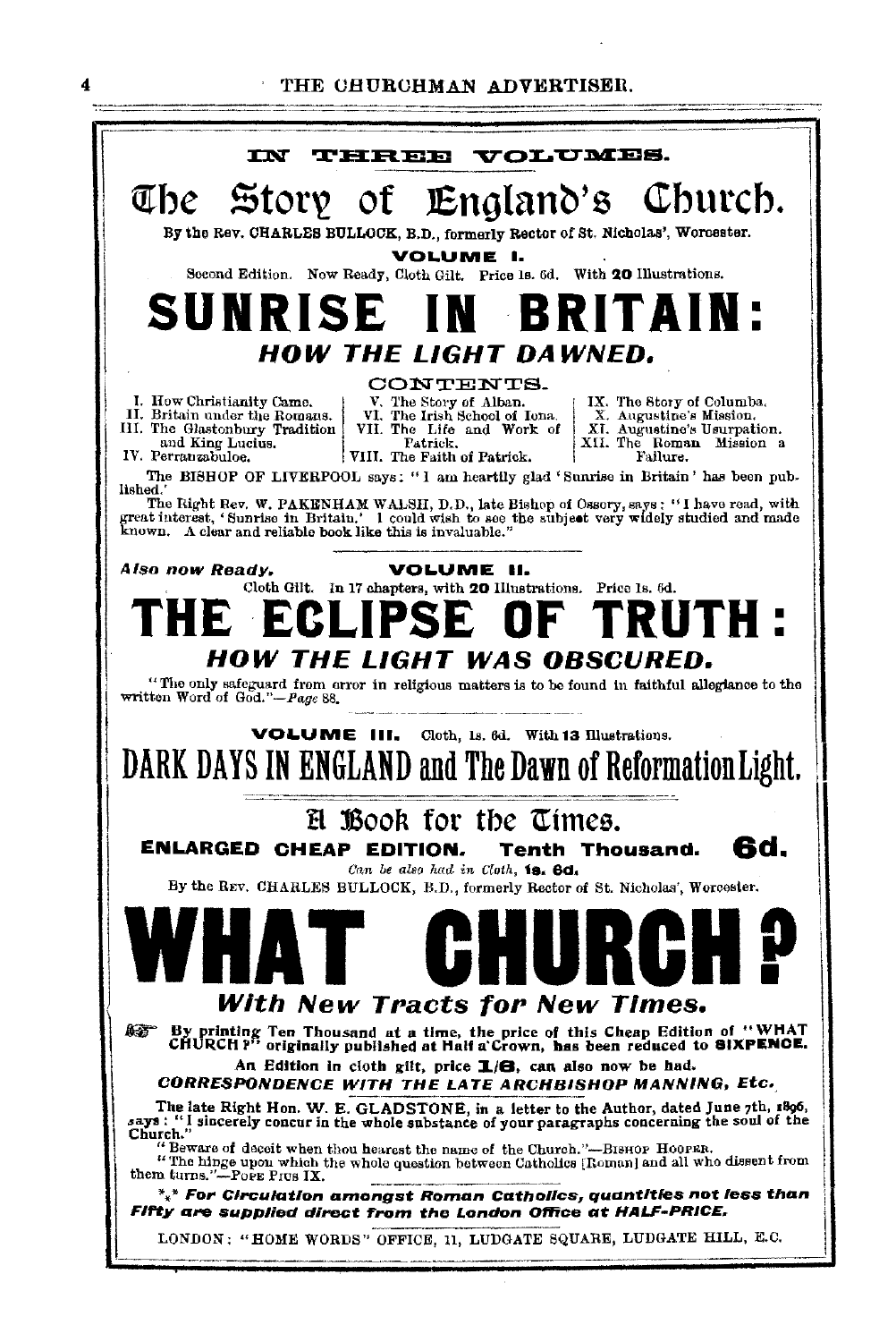# The *Mational* Protestant Church Union.

To Maintain the Principles of the Reformation as set forth in the Praver Book and Articles of the Church of England.

President-W. D. CRUDDAS, Esq. Chairman-The Rev. Prebendary WEBB-PEPLOE, M.A. Treasurer-T. F. VICTOR BUXTON, Esq. Secretary-Sir C. ROBERT LIGHTON. Bart.

The Mational Protestant Church Union witnesses for...

- 1. The supremacy and sufficiency of the Holy Scriptures as the Word of God.
- 2. The sole and sufficient efficacy of the sacrifice of the Lord Jesus Christ upon the Cross.
- 3. The justification of man by faith only in the Lord Jesus Christ.
- 4. The right of every believer to direct and unimpeded access to God, through Christ.
- 5. The freedom and sovereignty of the work of the Holy Spirit in sanctification.

WILL YOU HELP THIS IMPORTANT WORK?

For List of Publications, Terms of Membership, etc., apply to the Secretary, N.P.O.U. 324. REGENT STREET. LONDON. W.

### EDUCATIONAL.

## WEYMOUTH COLLEGE. A fully equipped Public School

in which Boys are definitely prepared for the Universities, any of the Professions, or for Business Life. Very healthy situation by the sea. Splendid Fields for Cricket and Football. Reduction<br>made for the sons of Clergy and Officers. The religious teaching of the school is Protestant and Evangelical.

Apply to H. C. BARNES-LAWRENCE, M.A., The College, WEYMOUTH, Dorsetshire.

#### MICHAEL'S COLLEGE. ST. Near TENBURY, WORCESTERSHIRE.

BOYS thoroughly prepared for Public Schools. Most healthy situation; large playing fields and Fives Courts; separate cubicles. Head master, REV. W. A. RENWICK, M.A., late Scholar of Hertford College, Oxford.

APPLY: REV. THE WARDEN.

## DAVENTRY GRAMMAR SCHOOL.

Founded A.D. 1600.

PUBLIC SCHOOL EDUCATION at moderate cost. Resident staff of University Graduates in Honours.<br>Entrance scholarships. Special terms for some of clergy and medical men. Bound Church teaching,<br>Healthy situation, 800 feet above Fives' Court. Experienced Matron.

Entrance Scholarship for Sons of Clergy materially reducing Fees. For Prospectus apply : REV. H. JOHNSON, Head Master.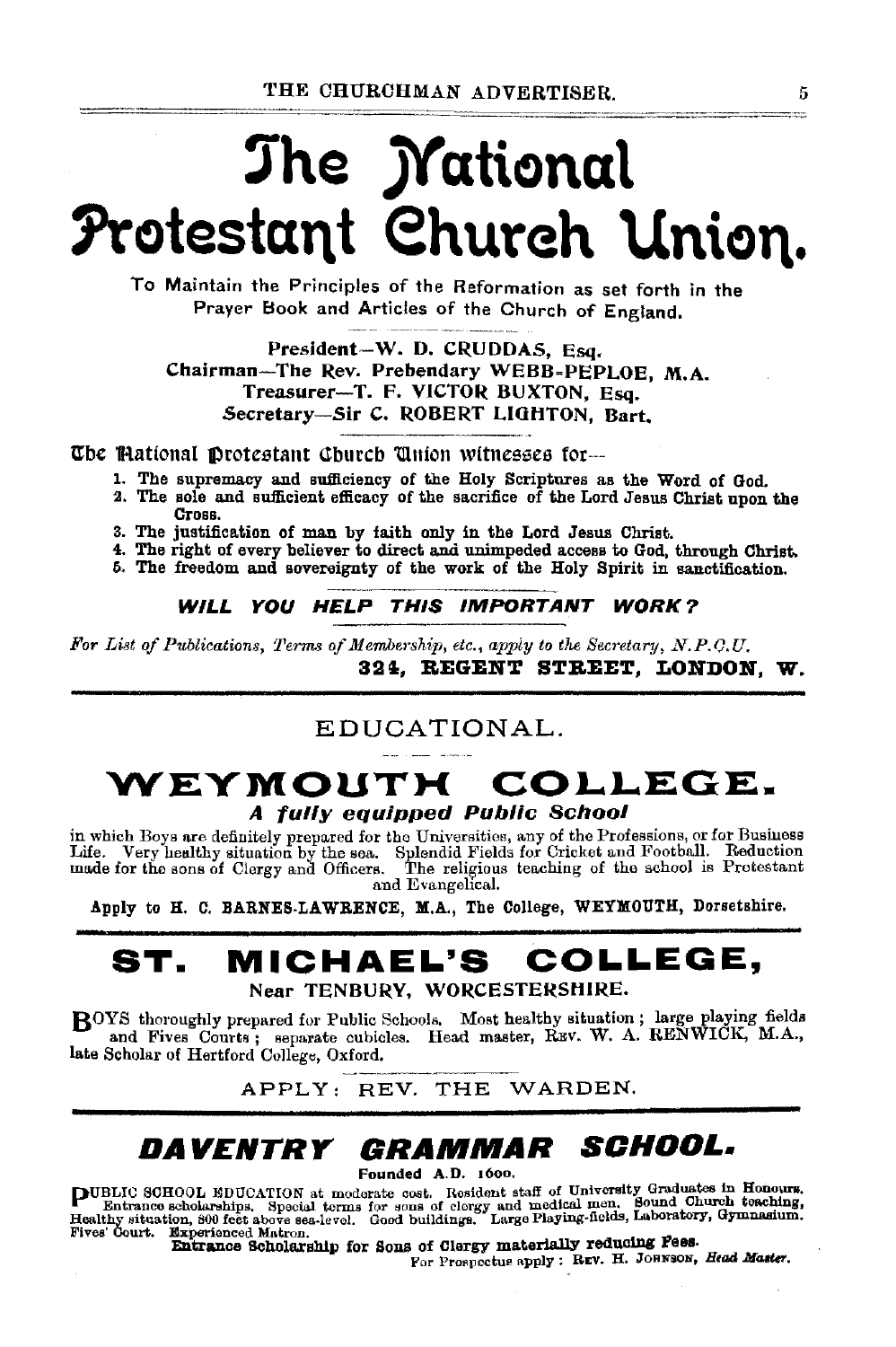#### ECCLESIASTICAL INSURANCE OFFICE. LTD.

II, NORFOLK STREET, STRAND, LONDON, W.C. FIRE INSURANCE. GLASS INSURANCE. The Surplus Profits are devoted to Institutions, etc., which are for the benefit of the Clergy and of Church objects.

boyes.<br>For information and Forms, apply at the Joint Offices of the Ecclesiastical Insurance Office,<br>Ltd., and the Clergy Pensions Institution, 11, Norfolk Street, JOHN DUNCAN, F.I.A., Secretary.

"This is a serious attempt made in good faith to help the Clergy to help themselves, and to huband the existing resources of the Church."-Guardian.

#### INSTITUTION. PENSIONS CLERGY

 $11$ , NORFOLK STREET, STRAKD, LORDON, W.C.<br>The distinguishing characteristic of the scheme of the Institution may be conclesly stated in the three words, "Self-help added." Clergymen who wish to secure the benefits of the

words, "Self-help aided." Clergymen who wish to secure the benefits of the Institution for themselves or their<br>amilies exercise self-help by making payments in purchase of Benefits; while Homotry Contributions are<br>applied

## SOCIFTY FOR RFLIFF PFRSFCIITED

(SYRIAN COLONIZATION FUND)

Employs 72 Jews at Abraham's Vineyard, Jerusalem, in various industries. Many more apply but cannot be admitted till funds increase. Aged, sick, and blind are given food, clothing, and drinking-water (to hundreds who have no other supply). 1,500 FAMILIES ARE ON THIS "RELIEF" REGISTER.

#### **FUNDS GREATLY NEEDED and THANKFULLY RECEIVED by**

F. A. BEVAN, Esq., Hon. Treasurer, 54, LOMBARD STREET, E.C.

AND BY 41. PABLIAMENT STREET, S.W. Secretary. E. A. FINN.

#### "LIBERATOR" FUND. **RELIEF**

Datron: H.R.H. PRINCE CHRISTIAN.

£10.000 required to Relieve New and Urgent Cases.

HUNDREDS of aged and afflicted victims, so cruelly robbed of their life-savings by the great Liberator Fraud, just as they were hoping to enjoy the fruit of their<br>industry and thrift. Many of them are members of the Church of England. Cheques and P.O.'s should be sent to the Secretary, Rev. J. STOCKWELL WATTS, 16, Farringdon Street, E.C.

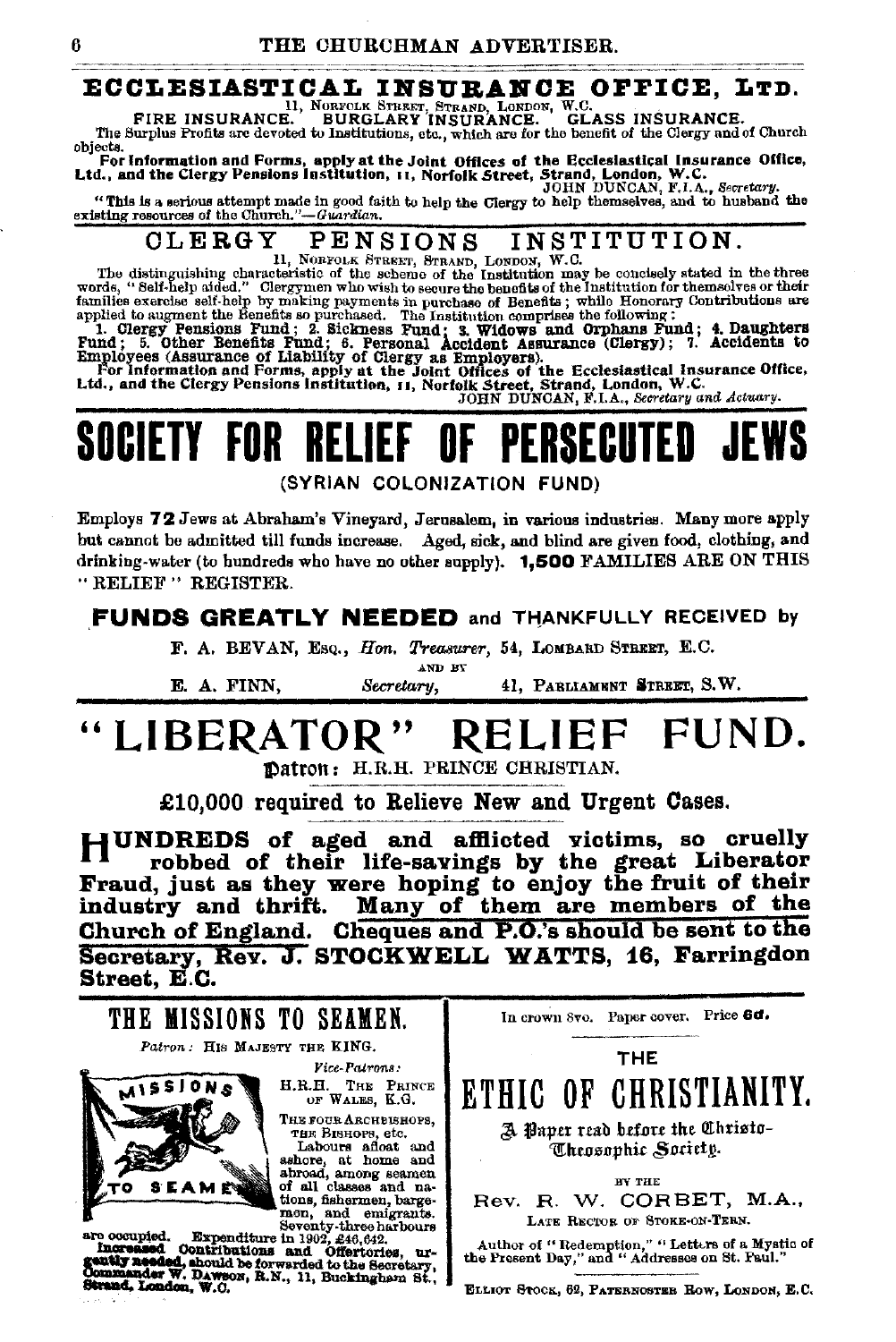#### T X E NILE.

NOOK'S Modern and splendidly equipped STEAMERS leave CAIRO for LUXOR,<br>ASSOUAN, and the SECOND CATARACT, regularly during the Egyptian Tourist Season-November to March-affording opportunities to visit all the temples, monuments, and places of interest in UPPER EGYPT.

> **FREQUENT SAILINGS, MODERATE FARES.**

YOMBINED BOOKINGS by Egyptian and Soudan Railways and Cook's Steamers at special Rates to all points in UPPER EGYPT and to KHARTOUM and GONDOKORO.

NEW and luxuriously furnished STEAMERS and Steel DAHABEAHS, of various sizes. ON HIRE for private parties.

For detailed information see special Programme, with Maps and Plans, on application to

THOS. COOK & SON, Ludgate Circus, London, or any Branch Office or AGENCY.

### PROTESTANT REFORMATION SOCIETY.

The OLDEST Church Society for the Maintenance of the Religious Principles of the Reformation. The ONLY Mission to Roman Catholics in England.

(Established 1827.)

#### **MISSIONARY. EDUCATIONAL, EVANGELISTIC.**

Resident Missionaries to Roman and Ritualistic Centres.

Sermons and Lectures by the Rev. C. H. H. WEIGHT, D.D., M.A., Ph.D., Clerical and General Superintendent Educational Lantern Lectures on Church History by the Secretary.

Cheap effective literature dealing with subjects of present importance.

Donations, Subscriptions, or requests for Lectures or Sermons should be addressed to the Secretary.

#### **Funds are Urgently Needed.**

WALTER A. LIMBRICK, Secretary, 62, Berners Street, London, W.

# HE RISE and GROWTH of the<br>Protestant Alliance Magazine.

Being an abridged reprint of the Jubilee Issue (with a Series of Illustrations) explaining the Basis, Principles, and Work of the Protestant Alliance. PRICE ONE PENNY. \*\*\*\*\*\*\*\*\*\*\*\*\*\*\*

PROTESTANT ALLIANCE. Offices: 430, STRAND, LONDON. Opposite Charing Cross Hospital.

# DILOWAY'S PILLS

CURE INDIGESTION, LOSS OF APPETITE, DIZZINESS, BILIOUS and SICK HEADACHE, &c.

They Purify the Blood, Strengthen the System, and are the  $\vert$ Safest and most Reliable Medicine for Female Ailments.

Manufactured only at 78, NEW OXFORD STREET, LONDON; sold by all Chemists and Medicine Vendors.